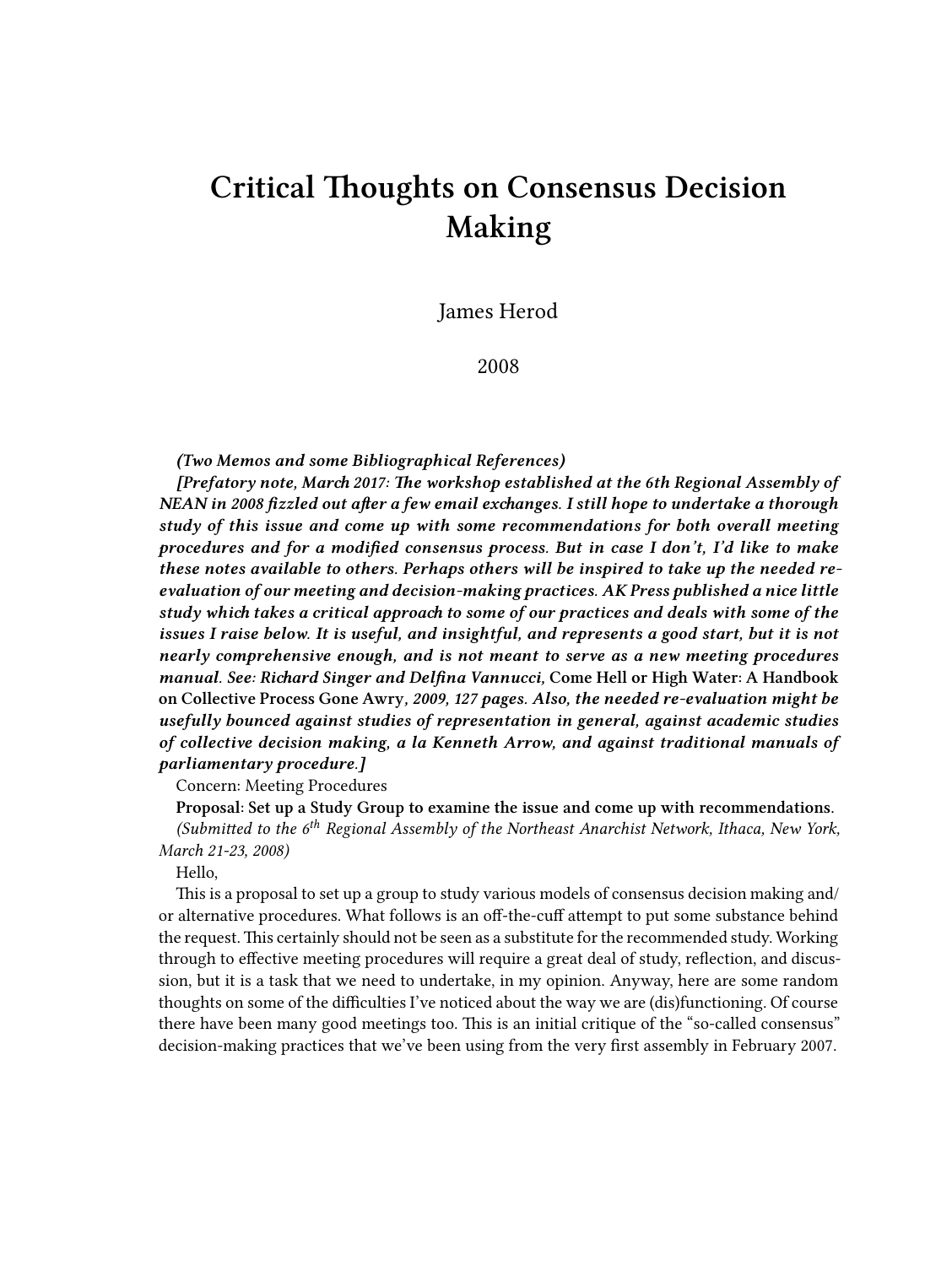*[Note: Since we dropped into the network structure that we've defined, regional assemblies do not have decision-making power, although probably there will be occasional decisions about marginal matters taken even at regional assemblies. But of course there is simply the matter of how to conduct our regional meetings. This study, however, is aimed primarily at developing meeting skills in our local groups and sub-regional assemblies.]*

1. *No explicit decision on meeting procedures.* First of all, there has never been any explicit discussion and agreement on what meeting procedures we are going to use. This was perhaps understandable for the first or second meeting, but it surely should have become a first item of business to explicitly agree and write down the procedures that the network was going to use. Instead, a certain way or manner of operating has simply been assumed (or imposed). At each assembly the facilitator gets up and explains how the meeting is going to be run, by consensus. They then explain the hand signals and a few other general things. It is my strong impression that this is a severely truncated version of consensus decision making that we have been using in meeting after meeting. It's like a bastardized version that has somehow become common custom in the radical culture. But it will take a study group to carefully examine what has gone wrong. We don't have to follow the manuals of course. But we shouldn't ignore them either, codifying as they do procedures that have been carefully worked out over several decades.

2. *Misuse of the block.* This is just one example of what seems to have gone wrong. The block is supposed to be a rare thing. It can only be used in cases of extreme disagreement. Yet in our practice, as evidenced by the past four regional assemblies, it is a very common thing. Various individuals are often heard to say "I block that," sometimes right at the beginning of a discussion, which is certainly inappropriate. And facilitators routinely ask: "Any concerns, stand-asides, or blocks." This turns the block into a routine procedure that anyone can use at any time on any decision.This is not right. Plus it has evidently been entirely forgotten that a meeting can overrule a block. No one even knows how that would be done.

3. *The twinkles are not working.* I've never liked this hand signal. For one thing, it's a ridiculous thing to be doing. But beyond that it so easily prejudices a proceeding. Some people like to do this. So all the way through a discussion various individuals are always twinkling their approval of what is being said. Here's what's wrong with this. It is much easier to agree than to disagree. Yet there is no comparable hand signal, certainly not one that has entered into common practice to such a degree, for expressing disagreement or disapproval. What would it be, a thumbs down hand signal? Furthermore, the twinkle is now being used as a substitute for a vote. A facilitator will say, toward the end of a discussion of an issue, when it is thought that a consensus may have been reached: "Let's see the twinkles." How is this any different than asking for a show of hands? Well, there is one huge difference, isn't there? Normally, when a chairperson would say: "All those in favor," this would be followed by: "All those opposed," with this approval or opposition being shown by raised hands. But in the "twinkling" exercise, the no vote is eliminated. In fact, meeting procedures as I have witnessed them in operation in our assemblies so far, and twinkling is a big part of this, *are heavily stacked against dissent.*

4. *The hand signals in general are not working.* These signals are supposed to assist the facilitator in calling on appropriate speakers. In my opinion they just introduce confusion, and not only because so many people seemingly invariably misuse them, but because it places unreasonable demands on the facilitator. It would take an exceptionally skilled facilitator to navigate through only those hand signals. I suspect that upon further study I might even recommend that hand signals be abandoned entirely.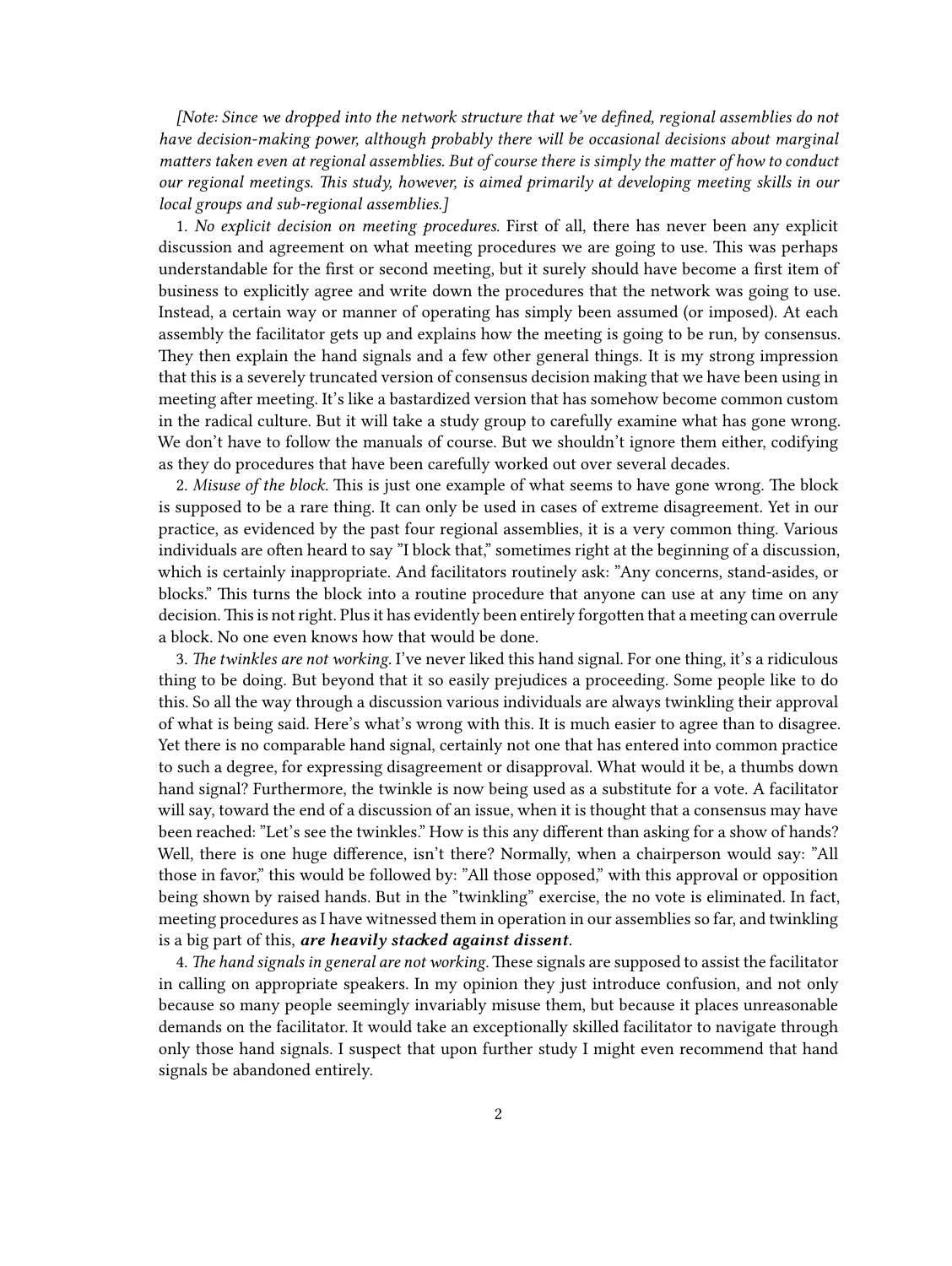5. *The unhappy practice of having two facilitators at once.* Where did this come from? I've never seen it before. It is surely a bad idea. It introduces unnecessary tension, especially if there is an attempt to "balance gender" by having a man and a woman both trying to facilitate simultaneously. Two people cannot drive a car at the same time. The function of a facilitator is to guide a discussion toward a decision. That is best done by just one person.

6. *Misuse of the stack*. Many of our stacks are way too long. A good facilitator would keep them much shorter. Plus the stack keeper should be separate from and sitting away from the facilitator. Also, there are many other modes of discussion besides just the stack, like: two pro two con, freefor-all, round the room (in cases of extreme disagreement only), and so forth. None of these are ever used by us. We limit ourselves strictly to the stack.

7. *Ambiguity of the stand-aside.* I've mentioned this before. Does it mean that the people who stand aside will not help carry out a decision, or does it mean that they will, even though they disagree with it? For some decisions it doesn't matter. Say the decision is to donate a certain sum of money in solidarity with a political prisoner. Then the check is cut, and that's it. But if the decision is to mount a sustained campaign of support for that prisoner which will extend over weeks, then are the stand-asides going to help or not. (I believe there is a fuller discussion of this in my March 07 article on the efforts to create a new anarchist network, in my remarks on so-called consensus decision making, but I may have misremembered.)

8. *Institutionalizing a Cop to Monitor Emotions.* At first I thought the idea of a vibes watcher was probably a good idea. But as I've seen it in practice I've come to really hate this idea. I don't want some cop sitting in every damn meeting monitoring my emotions, scolding me and putting me down if they don't think I exhibit "good vibes." And we haven't even been appointing a vibes watcher. The function has just been taken over by everyone. *Everyone has become a damn cop*, ready to pounce on anyone they think is out of line. What kind of fascist nonsense is this? And what's it doing in a meeting of anarchists?

9. *Lack of due process.* People routinely get attacked in our meetings, yet they are never given a chance to defend themselves. At the very least, someone who is attacked (criticized in a personal way, not just disagreed with on an issue) should have the right for an immediate rebuttal. It doesn't have to go beyond that. But a criticism should not be allowed to stand unchallenged. What if it's not true and is unjust? An unchallenged attack just hangs there in the air and may poison the rest of the meeting or push it in a direction that it would not have gone in if the attacker has been rebutted. *Defense is an essential part of the critical outlook.*

10. *We've been putting ourselves in a straight-jacket.* Some of these meetings have become way too rigid. All spontaneous discussion is rigorously suppressed. No arguments are allowed. You can't speak out of turn. You can't answer your attackers. There is no way to change the direction of a meeting. In retrospect, I swear that Robert's Rules were more flexible than the procedures we've been using. Direct democracy is turbulent, chaotic, emotional, creative, unruly, spontaneous, outrageous, and noisy, none of which attributes prevents us from reasoning together. Too many of the meetings we've been having are sterile, boring, and petrified. It's like we're suffering from rigor mortis before we even die.

So these are a few of the concerns I have off hand. I could do a more thorough job if I had more time. Hopefully a study group will be set up to examine this matter and perhaps I can participate in it.

Do I need to point out that of course there have been some good meetings too, and that in general I remain excited and hopeful about this political initiative.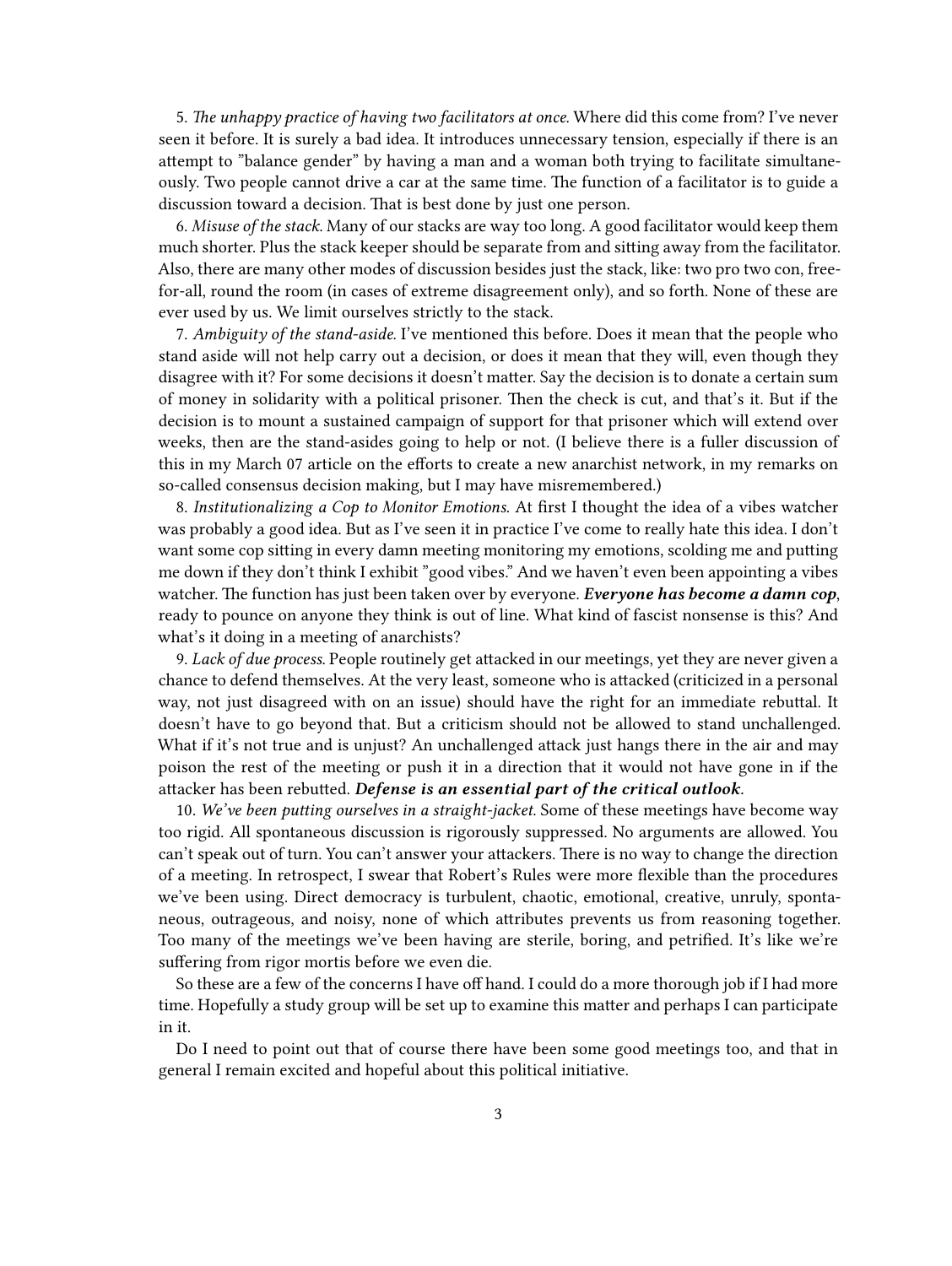Kind Regards, James Herod *\*\*\**\*\*\*\*\*\*\*

### **Initial thoughts on Revising Consensus Procedures**

*James Herod, June 2009*

#### *A memo to the Boston Anti-Authoritarian Movement*

We need to take a critical look at the standard model of consensus decision making and consider making any changes that we think would work better for us. Here are some thoughts, just off the top of my head, about changes that we might consider. I'm sure other items could be uncovered if and when I find the will and energy to systematically study the available materials on decision making.

1) For most serious, substantive topics, perhaps a period of open discussion might be useful before any specific proposals are even accepted for the consensus process. Some manuals suggest this. This could save a lot of time, effort, and frustration later on because the range of opinion on the issue would be gotten out into the open first off, and so any proposal that would subsequently be made could be better by having taken into account these differences of opinion. In other words, what might have to be dealt with as "concerns" later in the process could be dealt with up front with the initial formulation of the proposal. Quite often, in our meetings, we start off the discussion with a formal proposal, and then all the discussion of disagreements has to be worked into the consensus process (i.e., the airing of "concerns").

2) A possible change in rules. Any proposal regarding a serious, substantive topic of discussion (as opposed to say, procedural), must be submitted in writing to the note taker before the proposal can be taken up and subjected to the consensus process. The note taker will read the proposal back, or even write it up on a sheet or chalk board. Any subsequent changes in the proposal, after discussion of concerns, will be duly noted and recorded in the changed wording of the proposal. Often the change of only one word can change the meaning of a proposal dramatically. The alltoo-frequent failure to do this simple thing often causes debilitating frustration and tension, all quite unnecessary.

3) Reconsideration of the use of hand signals. Various people have expressed frustration about our use of hand signals. We should not consider this way of interacting in meetings to be written in stone. Hand signals were just devices invented with an eye to facilitate decision making in meetings. If they fail to do this job, or do it poorly, then their usage should be reconsidered.

Questions about the effectiveness of "twinkling" have been raised. But for now I'd like to focus on another hand signal – the direct response hand signal. The direct response signal is a way of breaking stack, but for very limited purposes, like adding factual information. It explicitly excludes substantive discussion of what the last speaker has just said. What this does is reconfirm and re-enforce the standard consensus decision-making model's firm rejection of any spontaneous debate or conversation between two or a few people about someone's remarks. The strict and rigid adherence to the stack is thus vigorously asserted. This puts the group in a straight jacket. Yet, in actual practice, in almost every meeting, such spontaneous exchanges do break out, off stack, and are often quite essential for resolving an issue and moving the group toward agreement on a proposal or toward overcoming an impasse or misunderstanding. Such episodes should be recognized, accepted, and formalized, not condemned (see below).

Such an episode occurred at the 8th regional assembly of NEAN in Ithaca just recently in the Saturday afternoon discussion of a proposed change in the network's structure document. At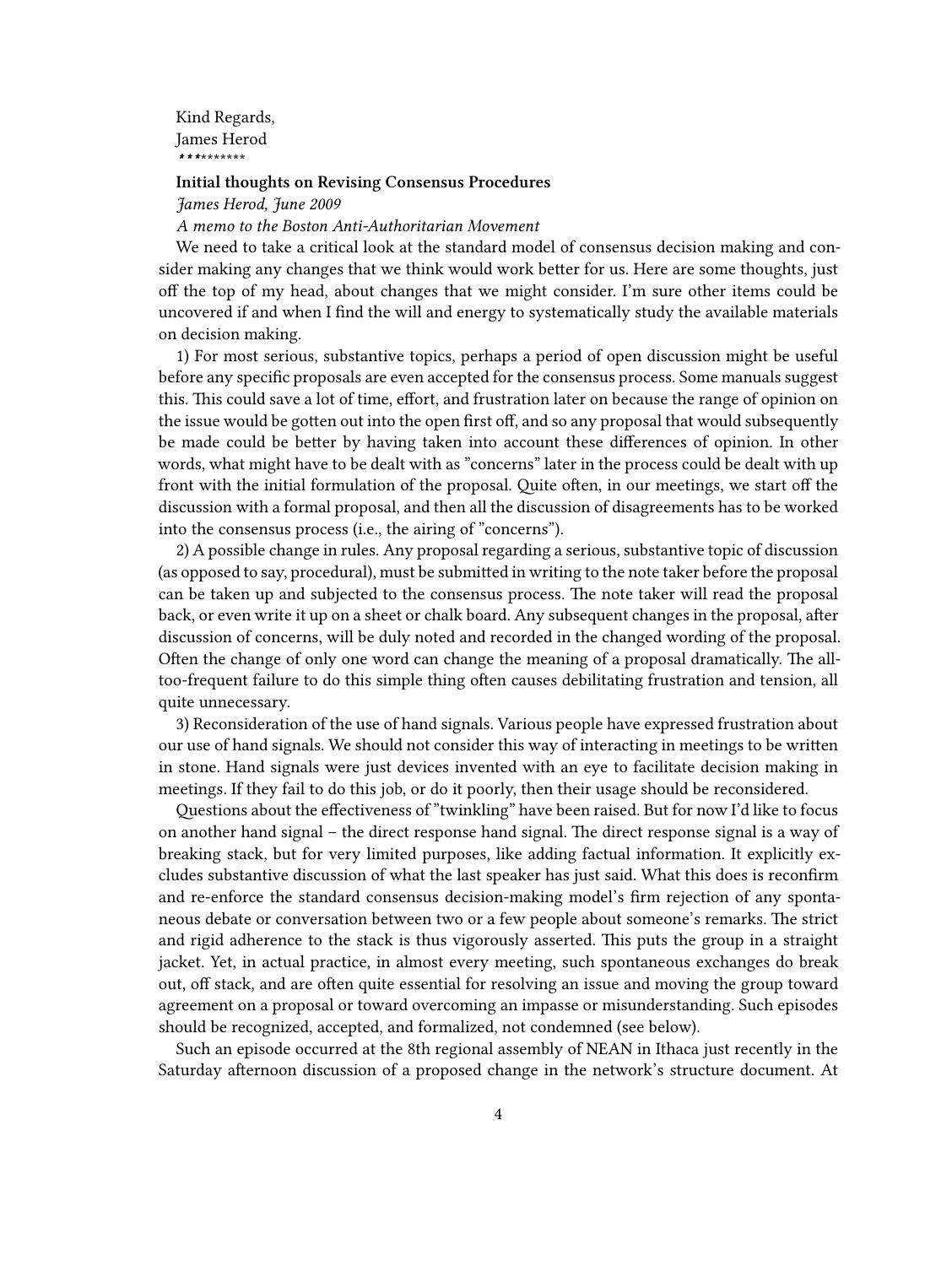one point a brief conversation broke out between three or four people which greatly clarified things. But someone immediately piped up and said that the discussion was getting chaotic and that we should get back to the stack. This shows how rigid adherence to stack can get in the way of effective decision making.

4) The overall structure of the meeting. The standard flow charts of consensus decision making deal only with how to reach agreement about a single proposal. They say nothing about the overall structure of the meeting. In my youth, most all meetings followed a generally accepted format (which at that time everyone just assumed was universal, and based on the natural order of things). The meeting was convened, the minutes of the last meeting were read, announcements were made, old business was dealt with, then new business was taken up, the time and place of the next meeting was set, and then we adjourned. We need something like this.

5) We need ways of completely changing the direction of a discussion. None is provided in the standard flow-chart of consensus decision making, as I presently understand them. Robert Rules provided for this and are actually superior to the consensus process in this regard. In consensus, once a proposal is on the floor for decision, all you can do is raise concerns about it, until all concerns are dealt with. But what if your "concern" is that the proposal be dropped entirely, or postponed? Or what if you want to suggest a substitute proposal which is completely at odds with the one under discussion? None of these is possible under the consensus process. Yet they were possible with Robert's Rules. You could move that a discussion be ended (that is, the proposal be dropped), that it be tabled, or you could offer a substitute proposal.

Robert's Rules, although written by an army general, were nevertheless based on centuries of experience with parliamentary procedure. There may be things that can be salvaged from them. Or someone might want to go back and examine more original sources, like Thomas Jefferson's Guide to Parliamentary Procedure. We might pick up a few useful ideas.

Robert's Rules were stifling, and were resoundingly rejected by the movements of the sixties. But I'm beginning to have the same feelings about consensus, as it has evolved. It's becoming a rigid, written-in-stone, set of rules that are vigorously enforced by peer pressure, rules which suppress dissent and give entirely too much power to the facilitator, the stack keeper, the vibes watcher, and all those present who speak out to enforce the unwritten and unconsensed upon "rules" for behavior in meetings. It is especially disheartening to me to see this kind of informal enforcement in meetings of anarchists.

Here is a brief rejection of Robert's Rules which I wrote in the seventies, and which I incorporated into my book. I'm beginning to think that it might apply also to the standard model of consensus decision making.

# **Reject Robert's Rules of Order**

Robert's Rules of Order, written by a retired army general in 1876, have become deeply embedded in popular culture in the United States, to the extent that they are often automatically taken as the bible for how groups should behave in meetings. They are like an external law, imposed on us from above. People forget that they can write any rules they want to for their meetings, or have no rules at all. Robert's Rules give far too much power to the chair. They encourage parliamentary maneuvering. They are stifling and rigid, and can quite easily be used by skillful manipulators to defeat the collective will. We need to invent more flexible, democratic, and less centralized procedures for organizing our collective assemblies B procedures that allow for much more chaos, spontaneity, interruptions, talking out of turn, quick trial votes, arguments,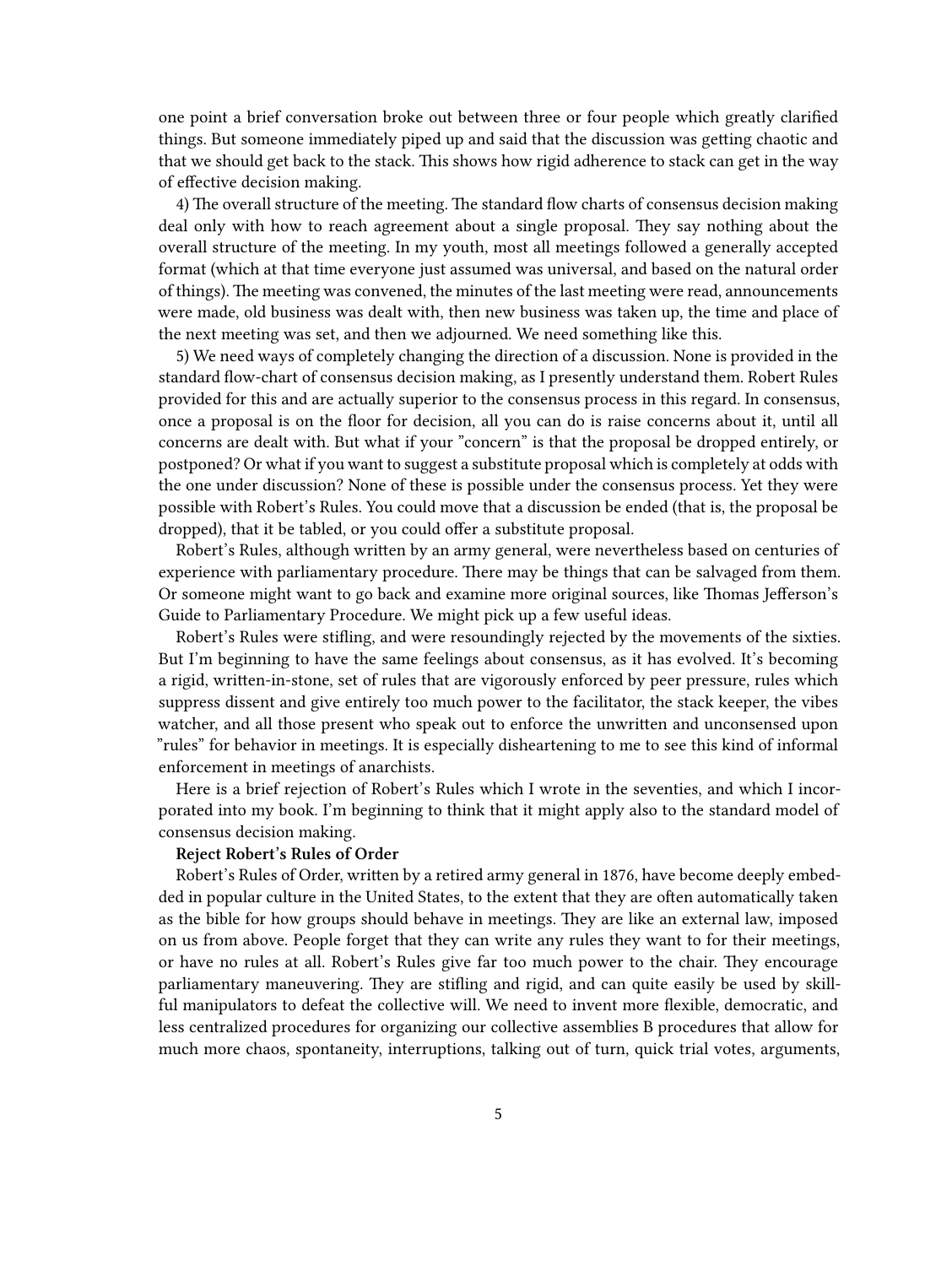and different procedural options for discussing issues. It's definitely time to rule Robert out of order.

6) We need a variety of "modes of discussion," formalized and standardized. At present we use mostly one, rigid adherence to stack, and occasionally a second, going round the room. A facilitator should be able to shift to any number of other modes of discussion at any time during a meeting. Here are three ideas for other modes of discussion, in addition to stack and going around the room. There may be others.

(By the way, going around the room is grossly misused in our meetings. It should be a rare event. It is very time consuming. It should be reserved, especially in large meetings, for occasions of absolute deadlock which demand opening up a discussion to a wider range of opinions. There is usually no need to hear *everyone's* opinion on a matter. What needs to be heard are all the *different* opinions. There are better ways to accomplish this than by going around the room and asking everyone to speak to the issue, which eats up meeting time like a monster pac-man.)

a) Free-for-all discussion without stack. Why is this so universally banned in our assemblies? This is often the best way to go. But it has been outlawed. Sure it would be noisy and chaotic. But so what? I suspect that it has been banned because of a mistaken believe that strict adherence to stack will equalize gender participation while a free-for-all discussion would favor loud-mouthed men. This is certainly not necessarily true, and other ways might be found to deal with gender imbalances, without having to sacrifice a critically important mode of discussion.

b) Pro and Con. A facilitator could say, Okay, let's have two speak in favor and two against the proposal. I've read objections to this procedure by consensus proponents, saying that it fosters divisions and polarizes issues. But isn't asking for "concerns" just a euphemistic way of asking for disagreements? Isn't a "stand-aside" a person who disagrees with the proposal? The substitution of "concern" for "debate" illustrates the general bias in consensus against dissent, disagreement, debate, difference, conflict, argument. None of these is allowed. My god! What have we gotten ourselves into?

c) Conversation style. A facilitator, seeing that a few people are on to something, could say: Okay, you, you, you, and you can engage in a free-flowing conversation, back and forth exchanges, unregulated by stack or "taking turns" – just normal conversation, including even interruptions (they not having been banned) on this topic for five minutes. Stack would be set aside. I regard the absence of this mode of discussion in our assemblies as a severe handicap.

7) Is the consensus process appropriate for every decision taken at a meeting? The consensus process, of dealing with concerns about a specific proposal, is long and complicated. How could it possibly be used for every decision that needs to be made in a meeting – when to begin the meeting (seeing that our meetings often start late), when to take breaks, when to move on to the next agenda item, when to adjourn, deciding who will facilitate, deciding on the agenda, and so forth. Yet, if we're not using consensus for these matters, what are we using? Majority rule, decided by a show of hands? (I seem to remember one manual recommending this.)

One is tempted to say that we should separate procedural from substantive issues and use consensus only for the latter. A moment's reflection, however, collapses this distinction, by showing that it is false. Any procedural matter can have serious substantive significance. An incident which occurred at the 2nd NEAN assembly, at Amherst, can illustrate this point. A group had been fighting to keep a discussion of the network's structure off the agenda, and had succeed all day, pushing it off to the very last item for the day, with one hour and a quarter left to deal with it. And so it finally came time to talk about structure. At that very minute a member of the group op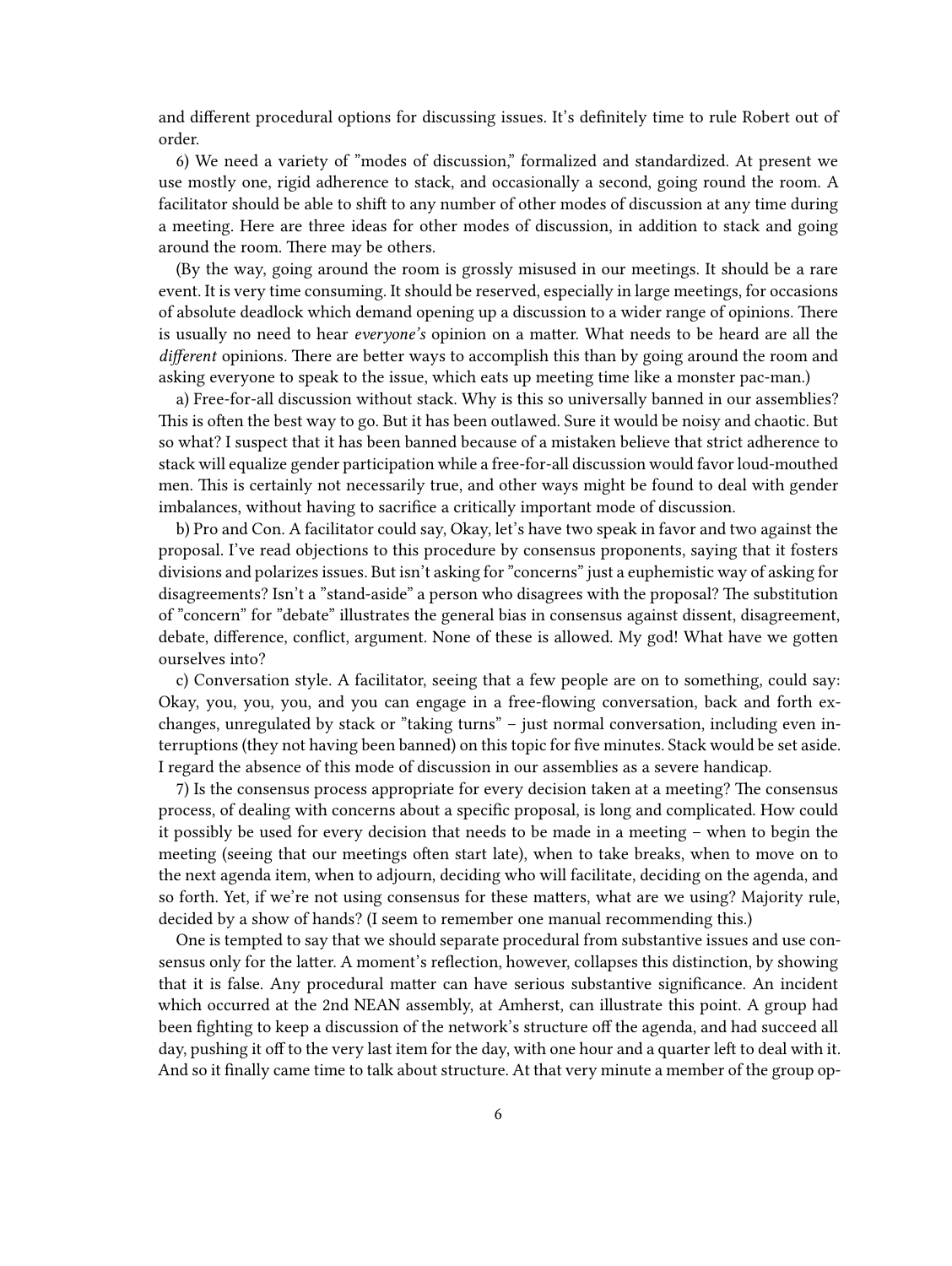posed to talking about structure proposed that we take a break and stretch our legs. This rapidly became what we did (through I don't know what kind of decision making – I certainly never had a chance to object to it). So this seemingly procedural decision effectively derailed, once again, the discussion of network structure. When we reconvened, half the assembly had left, and half our time was gone. It was late in the day. Everyone was tired. The momentum of the meeting had been lost. A substantive victory had been achieved through a procedural proposal.

I don't have an answer to this dilemma. Mixing majority rule voting (with a show of hands) with consensus procedures seems very odd to me. Yet it is equally wrong-headed to use consensus for every last decision; it is cumbersome, time consuming, and impractical.

8) What to do about multiple proposals which are on the floor simultaneously? This happens in almost every meeting. It's not supposed to. We're supposed to be dealing with one proposal, considering concerns, revising the proposal, until agreement is reached. But almost invariably we end up with several proposals on the floor instead of one. The meeting gets all tangled up, and the poor facilitator doesn't know what to do. There are no clearly established procedures, at least none that are in common practice. Nor is this necessarily the facilitator's fault. People raise their hands and get on stack. When it comes their turn, they make another proposal. This is probably related to point number five above, about changing the direction of a discussion. People making a new proposal are trying to solve the issue under discussion by showing another way out. But how is the new proposal to be handled? Do we start over, with the consensus process, to work on the new proposal? And how do we decide that? And how do we choose between three or four different proposals which have suddenly been submitted during a discussion? This is a very thorny matter that demands urgent attention and solution.

9) We should lift the ban on heated debate. Active anarchists are political animals, who take their ideas seriously. Of course they are going to feel strongly about them. It is ridiculous to ban heated debate. And it turns our meetings into boring, tedious affairs. I suspect that this ban has come from feminists, who say that they don't want to listen to men arguing. But what about women arguing? And how can reasoning be separated from emotion? I don't think it is primarily a gender issue. It is a cultural thing. Europeans know how to have passionate arguments without a loss of civility, just as they know how to flirt without getting all twisted up with puritanical guilt. USAmericans don't.

Nor is it a solution to say that we should criticize a person's ideas but not their persons. This is another one of those near universal cultural items which sounds plausible enough but is actually wrong. People identify strongly with their ideas. It is meaningless to say that you can criticize their ideas without criticizing them. You *are* criticizing them when you criticize their ideas. They are the ones holding these ideas, that is, their "person" is.

Our anarchist culture seems to be moving inexorably toward suppression of dissent, with its misguided concern for avoiding "conflicts" in meetings. This was sadly, but amply, demonstrated by the list of "meeting agreements" that was spontaneously generated at the beginning of the 8th regional assembly of NEAN in Ithaca. Aspects of that list were quite disturbing in their emphasis on conformity and the suppression of disagreements.

So what we need to do is learn how to restore civility even to passionate discussions.

10) What's going on when decisions are made without either a vote (show of hands) or the consensus process? This happens all the time. We have come to refer to it jokingly as "decision by silence." A facilitator will ask if we should do such and such. No one says anything. And that's it. That is taken as the decision. And things proceed.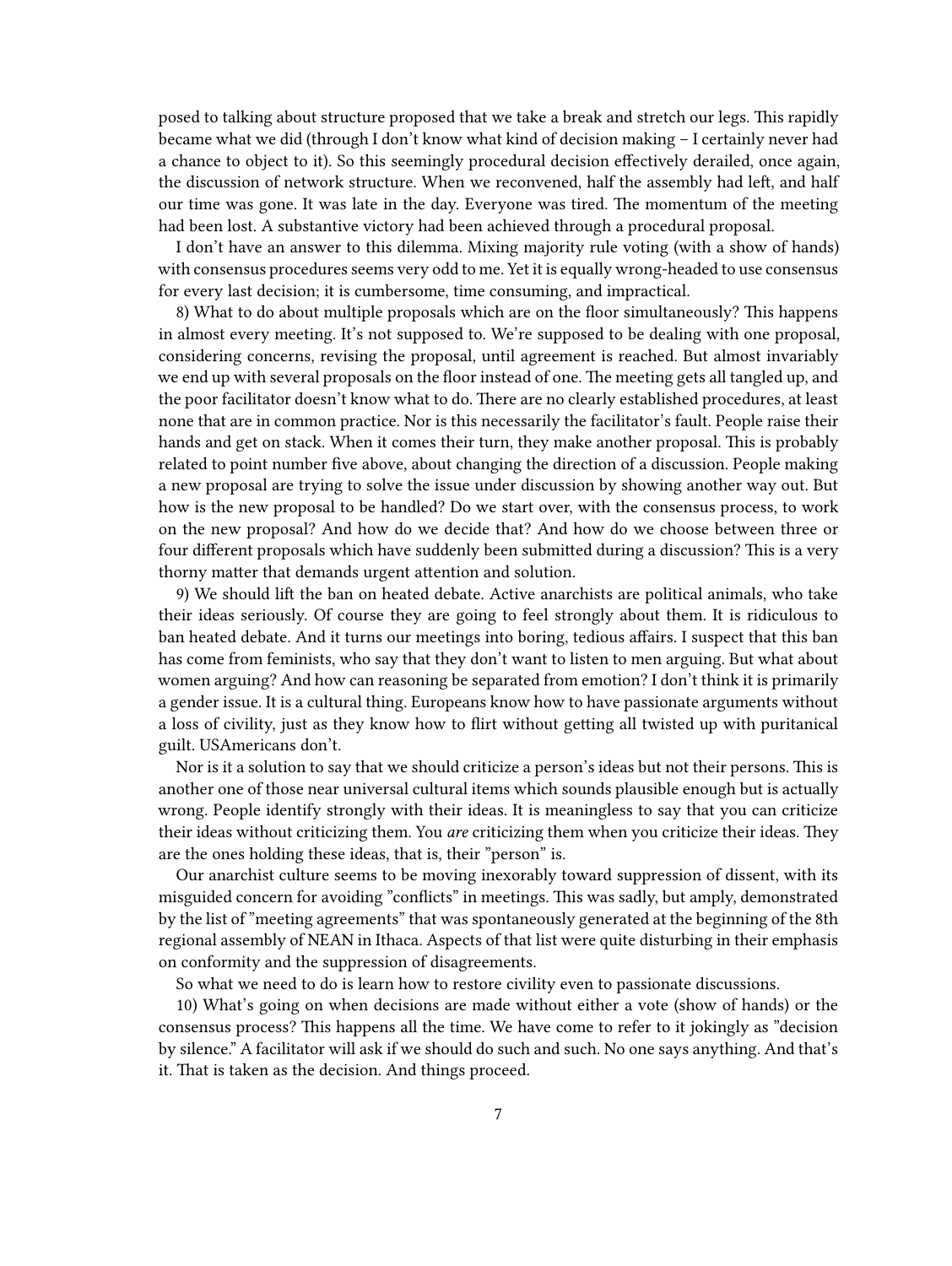#### *\*\*\**\*\*

## **Initial Bibliography on Meeting Procedures and Consensus**

*Excerpted from an Email on March 24, 2008, "Kick-Off Letter for Meeting Procedures" Some Internet Items to Start On* Resources for meeting and group process [<http://www.ic.org/nica/Process/meeting.html>](http://www.ic.org/nica/Process/meeting.html) This site has lots of links to other materials. Is Everybody Happy? (pros and cons of consensus decision making) [<http://www.fraw.org.uk/gs/handbook/condecis.htm](http://www.fraw.org.uk/gs/handbook/condecis.htm)> Rob Sandelin. Running Effective Meetings [<http://www.ic.org/nica/Process/Effmeet.html>](http://www.ic.org/nica/Process/Effmeet.html) Consensus is not unanimity: making decisions cooperatively [<http://www.rantcollective.net/article.php?id=9>](http://www.rantcollective.net/article.php?id=9) Myths about Consensus Decision-Making [<http://archives.lists.indymedia.org/imc-process/2001-February/000463.html>](http://archives.lists.indymedia.org/imc-process/2001-February/000463.html) Murray Bookchin and Janet Biehl on Consensus [<http://www.geocities.com/collectivebook/bookchin.html>](http://www.geocities.com/collectivebook/bookchin.html) [<http://www.geocities.com/collectivebook/janetbiehl.html>](http://www.geocities.com/collectivebook/janetbiehl.html) *Manuals and Books I have on hand*

Peter Gelderloos, *Consensus: A New Handbook for Grassroots Social, Political, and Environmental Groups*. See Sharp Press, 2006, 126 pages.

C.T. Lawrence Butler and Amy Rothstein, *On Conflict and Consensus. A Handbook on Formal Consensus Decision Making*. Food Not Bombs Publishing, 1987, 63 pages. I think Butler has continued to work on this, perhaps Rothstein too. They may have published other things, although nothing turned up on Barnes & Noble, Amazon, or Abebooks. Abram Karl-Gruzwitz mentioned Butler in earlier Ne(A)Net email discussions. I can photocopy this manual. It's short. Oh. I see here in my folder a huge print-out. Butler has a web site, at [<http://www.consensus.net/](http://www.consensus.net/ocaccontents.html) [ocaccontents.html](http://www.consensus.net/ocaccontents.html)>. The site has the pamphlet, other materials, information about workshops, and so forth. Strong on nonviolence. [Note: jh – March 2017: In 2009 Butler published *Consensus for Cities*, 176 pages. It is available from the author.]

Center for Conflict Resolution. *Building United Judgment: A Handbook for Consensus Decision Making*. 1999, 124 pages.

John Gastil. *Democracy in Small Groups: Participation, Decision Making, and Communication.* New Society Press, 1993, 213 pages.

Kevin Wolf. *The Makings of a Good Meeting*. 2002, 31 pages. On line at: [<http://www.wolfandassociates.com/facilitation/manual.htm>](http://www.wolfandassociates.com/facilitation/manual.htm) *\*\*\**

*Excerpted from an Email of April 10, 2008, "Letter on Meeting Procedures, No. 2"* Here a few *more online references.*

There is an excellent Wikipedia article on consensus decision making at:

[http://en.wikipedia.org/wiki/Consensus\\_decision-making](http://en.wikipedia.org/wiki/Consensus_decision-making)

The references in the notes are quite useful. As are the External Links listed at the end. I checked out all the links and most are worthy.

Facilitating Meetings Effectively

<http://www.casagordita.com/meetings.htm>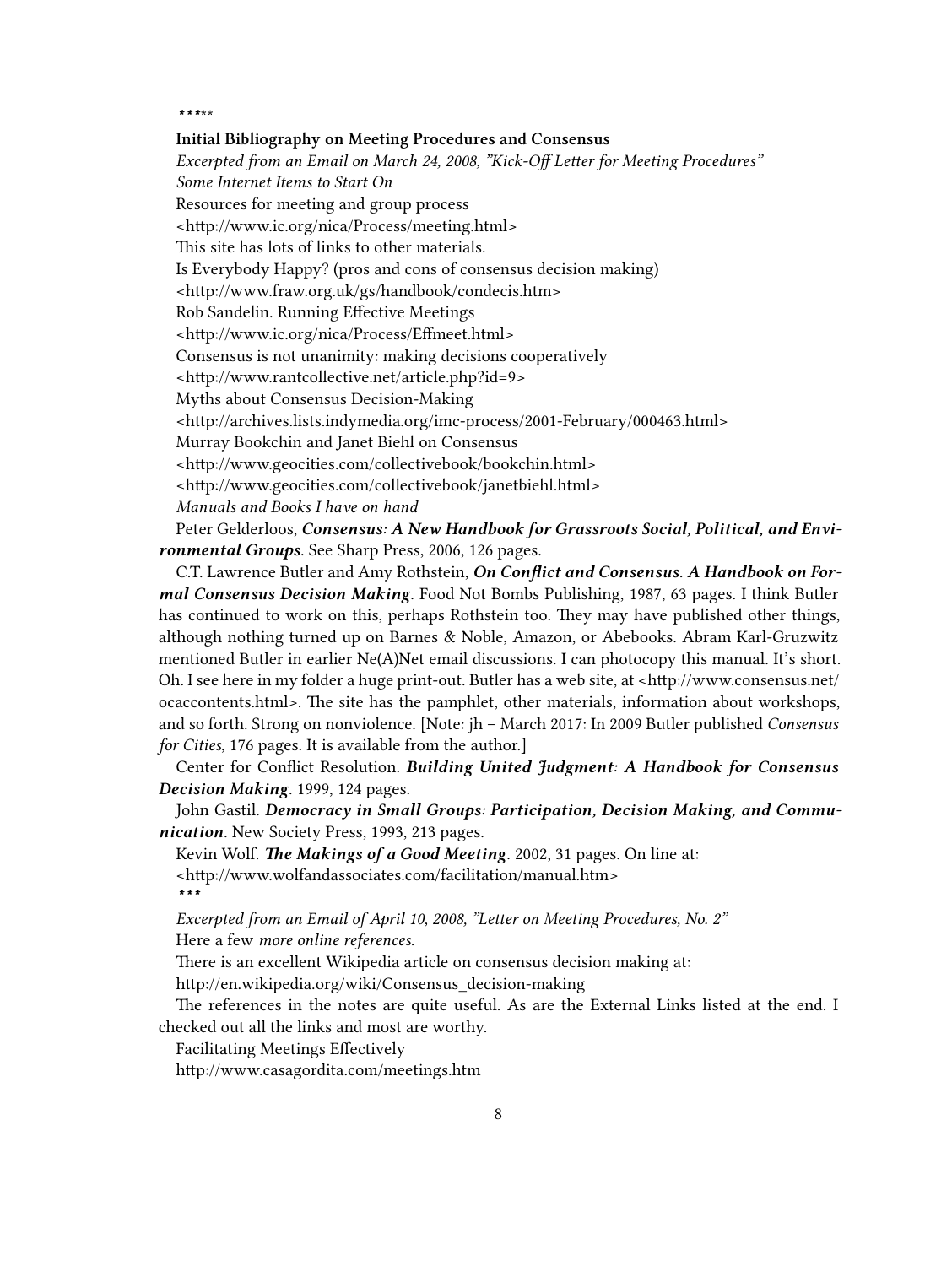Hints for Facilitators: Handling Difficult Behaviors in Meetings <http://www.casagordita.com/difficult.htm>

*On Robert's Rules and Parliamentary Procedure* General Henry M. Robert, *Robert's Rules of Order* [1876]. Many editions, e.g., *Robert's Rules of Order*, Newly Revised. Scott, Foresman, and Company, 1970, 594 pages.

Thomas Jefferson, *A Manual of Parliamentary Practice for the Use of the Senate of the United States* [1801]. Applewood Books, 1993, 144 pages.

E. C. Utter, *Parliamentary Law at a Glance*. Based on Robert's Rules Revised. Reilly & Lee, Chicago, 1949, 66 pages.

Lawrence E. Susskind, *Breaking Robert's Rules: The New Way to Run Your Meeting, Build Consensus, and Get Results.* Oxford U.P., 2006, 240 pages.